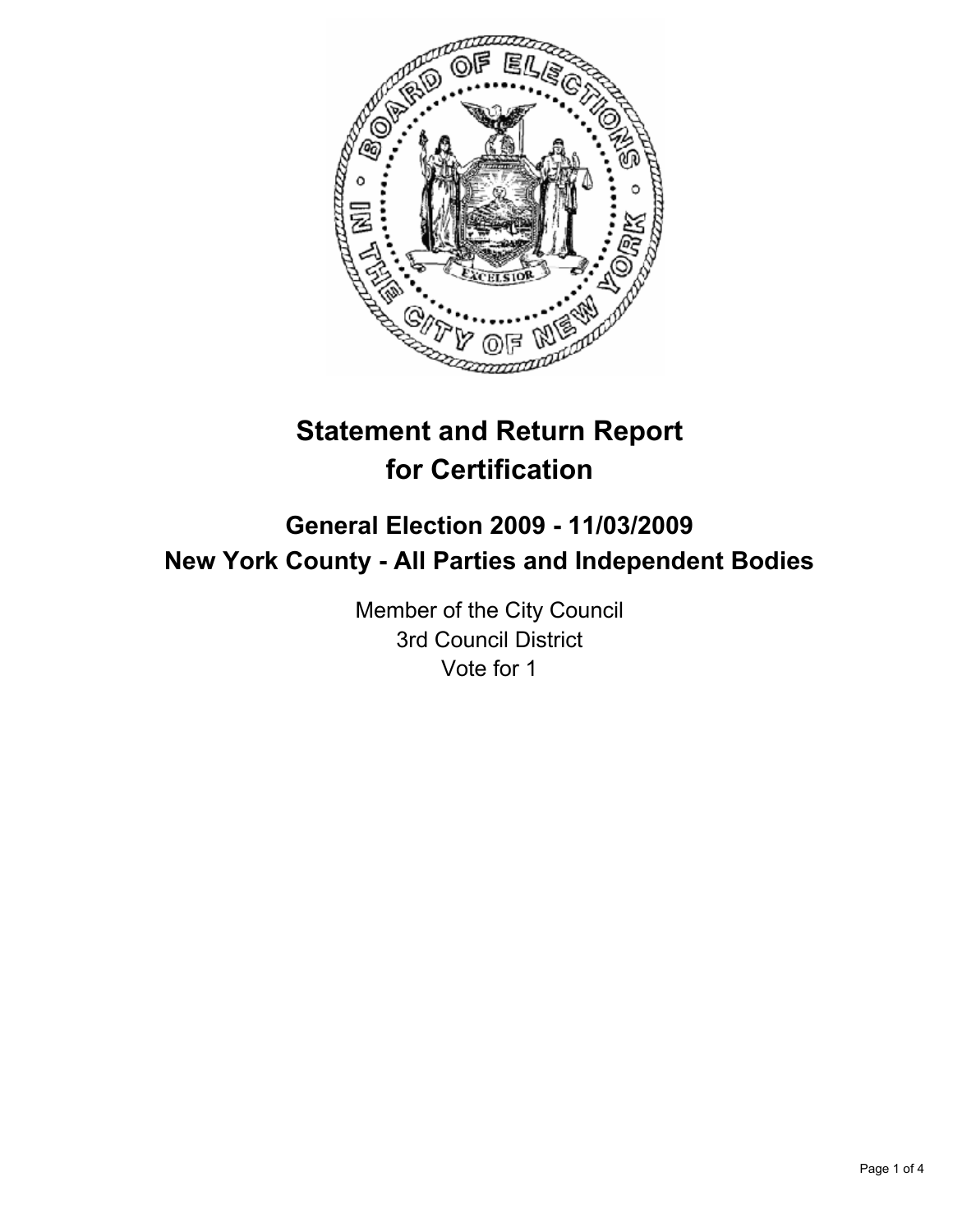

#### **Assembly District 66**

| <b>PUBLIC COUNTER</b>                | 11,893 |
|--------------------------------------|--------|
| <b>EMERGENCY</b>                     | 84     |
| <b>ABSENTEE/MILITARY</b>             | 262    |
| <b>AFFIDAVIT</b>                     | 132    |
| <b>Total Ballots</b>                 | 12,371 |
| CHRISTINE C QUINN (DEMOCRATIC)       | 7,723  |
| BRIAN C MERRITT (REPUBLICAN)         | 1,972  |
| CHRISTINE C QUINN (WORKING FAMILIES) | 736    |
| DAVID SHIFREN (WRITE-IN)             | 1      |
| DEAN WINTERS (WRITE-IN)              | 1      |
| JACOB SASSON (WRITE-IN)              | 1      |
| KENNY KENNY (WRITE-IN)               | 1      |
| LESLIE SYNDER (WRITE-IN)             | 1      |
| MARIE PASSWANTE-DERR (WRITE-IN)      | 1      |
| NAVID MCHRJOV (WRITE-IN)             | 1      |
| PAID SICK DAYS (WRITE-IN)            | 1      |
| YETTA KURLAND (WRITE-IN)             | 41     |
| <b>Total Votes</b>                   | 10,480 |
| Unrecorded                           | 1,891  |

## **Assembly District 67**

| <b>PUBLIC COUNTER</b>                | 1,271 |
|--------------------------------------|-------|
| <b>EMERGENCY</b>                     |       |
| ABSENTEE/MILITARY                    | 27    |
| AFFIDAVIT                            | 42    |
| <b>Total Ballots</b>                 | 1,341 |
| CHRISTINE C QUINN (DEMOCRATIC)       | 834   |
| BRIAN C MERRITT (REPUBLICAN)         | 208   |
| CHRISTINE C QUINN (WORKING FAMILIES) | 50    |
| <b>Total Votes</b>                   | 1.092 |
| Unrecorded                           | 249   |

## **Assembly District 73**

| PUBLIC COUNTER                       | 18 |
|--------------------------------------|----|
| <b>EMERGENCY</b>                     | 0  |
| ABSENTEE/MILITARY                    | 0  |
| AFFIDAVIT                            | 0  |
| <b>Total Ballots</b>                 | 18 |
| CHRISTINE C QUINN (DEMOCRATIC)       |    |
| BRIAN C MERRITT (REPUBLICAN)         | 9  |
| CHRISTINE C QUINN (WORKING FAMILIES) |    |
| <b>Total Votes</b>                   | 17 |
| Unrecorded                           |    |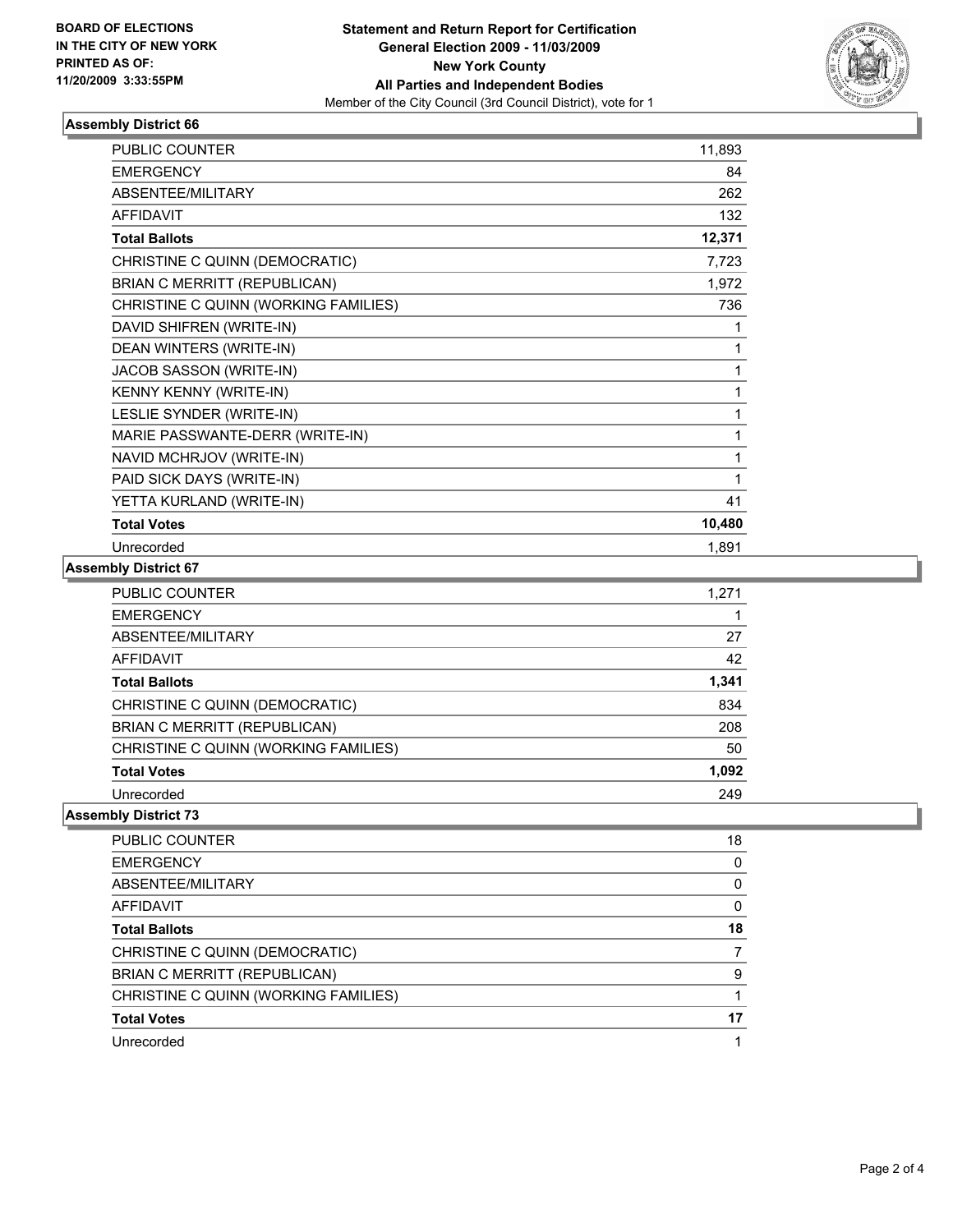

## **Assembly District 75**

| PUBLIC COUNTER                       | 17,191 |
|--------------------------------------|--------|
| <b>EMERGENCY</b>                     | 48     |
| <b>ABSENTEE/MILITARY</b>             | 357    |
| <b>AFFIDAVIT</b>                     | 276    |
| <b>Total Ballots</b>                 | 17,872 |
| CHRISTINE C QUINN (DEMOCRATIC)       | 11,002 |
| BRIAN C MERRITT (REPUBLICAN)         | 2,729  |
| CHRISTINE C QUINN (WORKING FAMILIES) | 870    |
| BERNARD BLOCK (WRITE-IN)             |        |
| C MONTGOMERY BURNS (WRITE-IN)        | 1      |
| CHUCK ZLATKIN (WRITE-IN)             |        |
| TONY AVELLA (WRITE-IN)               | 1      |
| YETTA KURLAND (WRITE-IN)             | 41     |
| <b>Total Votes</b>                   | 14,646 |
| Unrecorded                           | 3,226  |